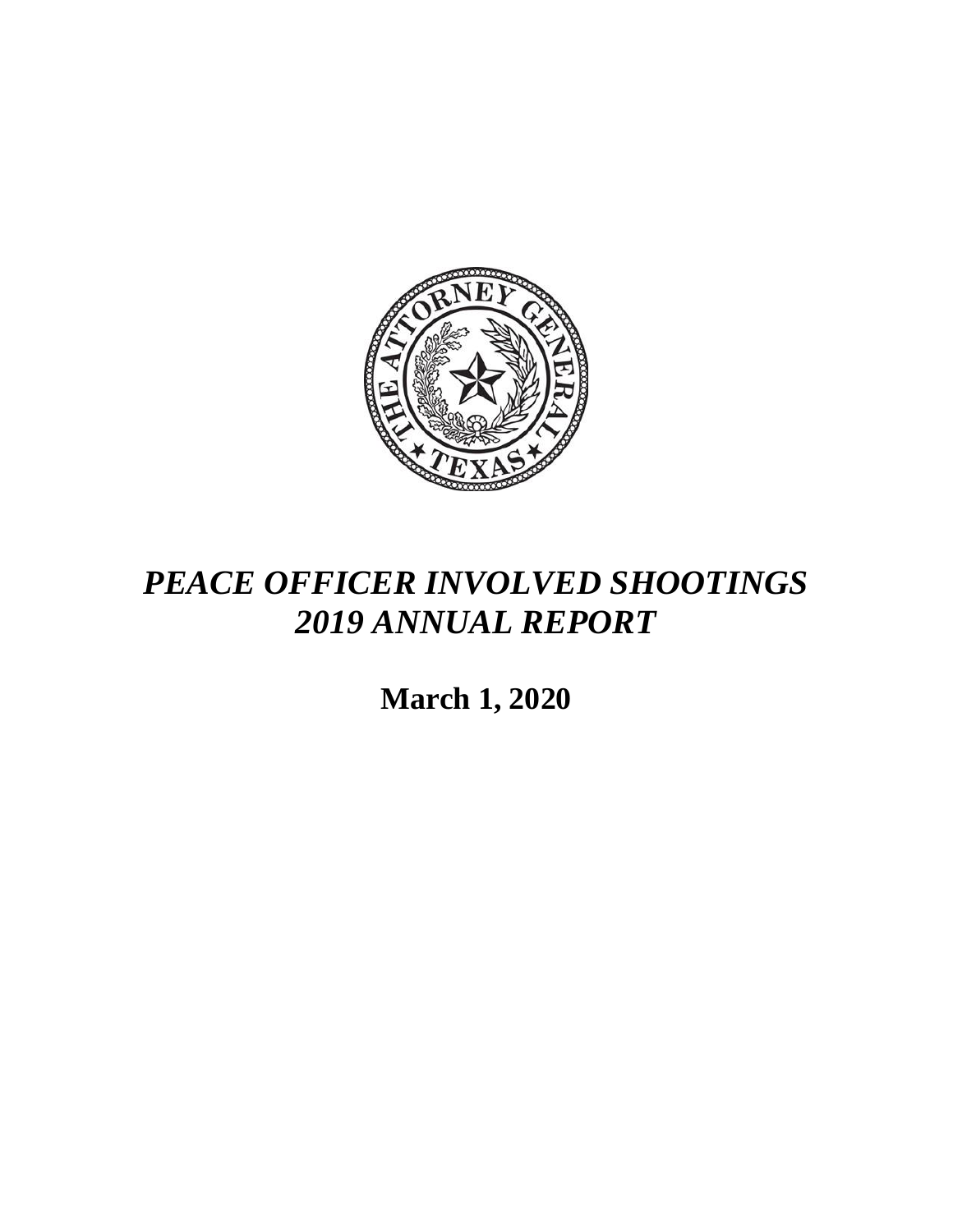Pursuant to Articles 2.139 and 2.1395 of the Code of Criminal Procedure ("Code") enacted pursuant to HB1036 by the  $84<sup>th</sup>$  Legislature, Texas law enforcement agencies are required to report information regarding peace officer involved shootings. These reports are made to the Office of the Attorney General ("OAG"). The OAG is then required to create an annual report summarizing the information in the submitted law enforcement reports. Under the Code, the OAG annual report is submitted to the Governor, and to the standing legislative committees with primary jurisdiction over criminal justice matters.

The annual report for 2019 provides the following information:

- a) The number of peace officer involved shootings from January 1, 2019 to December 31, 2019 as well as some brief statistical breakdown of those incidents; and
- b) An attachment of copies of the actual reports submitted to the OAG.

## Summary of Peace Officer Involved Shootings: 1/1/19 - 12/31/19

From January 1, 2019 until December 31, 2019, there were one hundred ninetynine (199) separate incidents<sup>1</sup> statewide involving peace officer shootings with a firearm that caused injury or death. Those incidents resulted in one hundred seventeen (117) deaths and eighty-two (82) injuries to individuals.<sup>2</sup> Additionally, thirty-three (33) peace officers were injured and seven (7) were killed.<sup>3</sup>

Of the individuals (non-peace officers) who were either injured or killed in these incidents, seventy-seven (77) were Caucasian, sixty (60) were Hispanic, fifty-four (54) were African-American, five (5) were Asian or Pacific Islander, two (2) were not available and one (1) was of another nationality or race. One hundred seventy-four (174) of these incidents involved individuals who were reported to be carrying a deadly weapon; twenty-five (25) did not.

**<sup>1</sup>**A separate incident is defined based on the individual who was injured or killed by a use of a firearm. For example, if one person is shot by two officers, this would count as one incident, even though two reports were filed. (i.e., one report for each officer who fired their weapon).

<sup>&</sup>lt;sup>2</sup> Two reports submitted to the OAG were withdrawn (one was a duplicate and one was a filing error). They were Officer Involved Shooting Reports from El Paso County Sheriff's Office and Odessa Police Department. They are included with the attached pdf reports but were not included in the statistical breakdown due to their duplication and retraction.

<sup>&</sup>lt;sup>3</sup> Four reports submitted to the OAG were not required to be submitted pursuant to the Code and two were duplicates. All six were Reports of Injuries to or Death of Peace Officers. Three were from El Paso Police Department, two of which resulted in an injury to the officers, but not due to the discharge of a firearm, and the third report was filed inadvertently, as it was later determined that the officer was not injured. The fourth report was from Fort Worth Police Department and it was determined that the injury to the officer was not due to the discharge of a firearm. The fifth and sixth reports were duplicates. All six reports are attached with the attached pdf reports but were not included in the statistical breakdown due to their duplication and retraction.